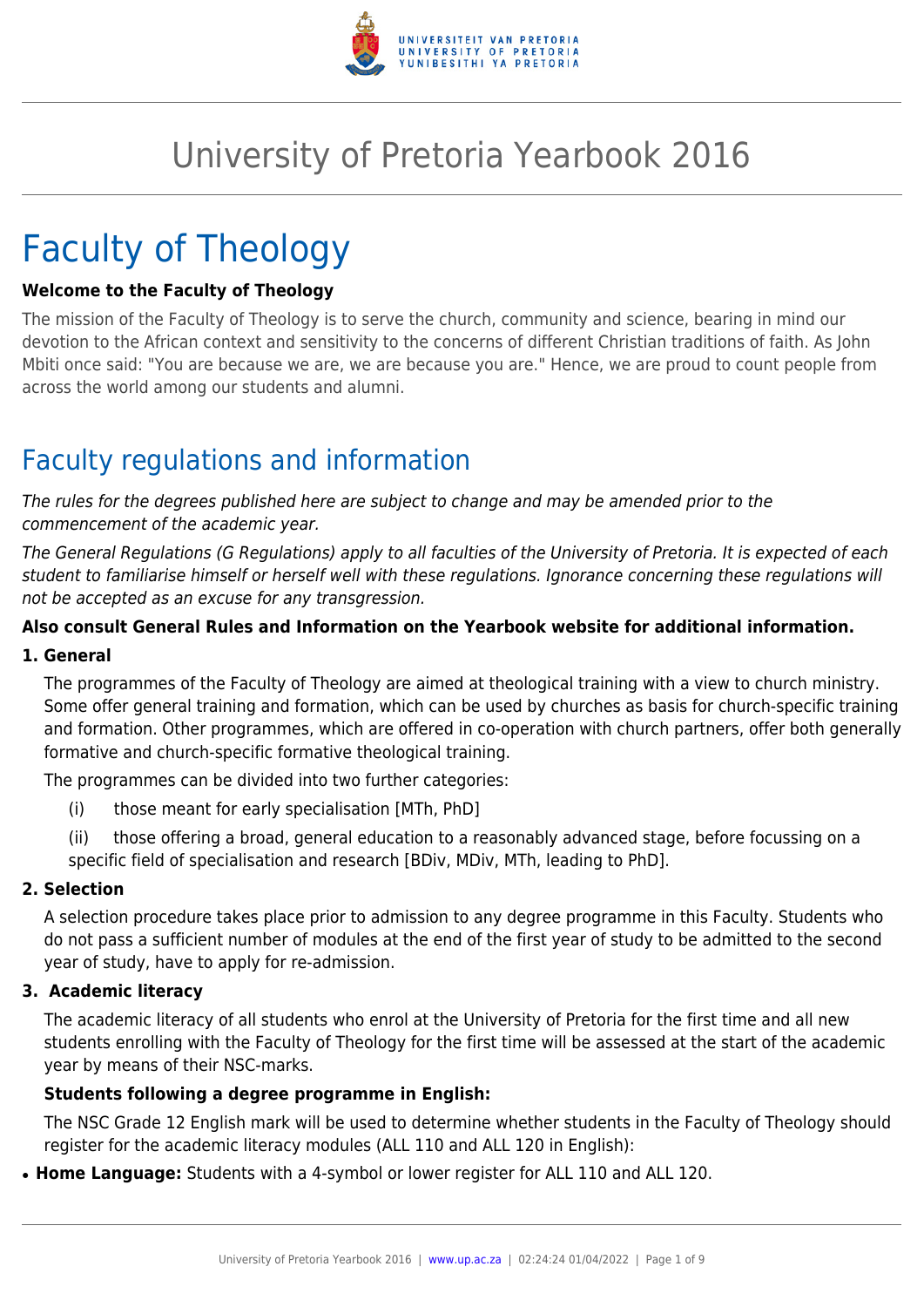

● **First Additional Language:** Students with a 5 or lower, will register for ALL 110 and ALL 120.

#### **Students following a degree programme in Afrikaans:**

The NSC Grade 12 Afrikaans mark will be used to determine whether students in the Faculty of Theology should register for the academic literacy modules (VAG 110 and VAG 120 in Afrikaans):

● **Home Language:** Students with a 4-symbol or lower register for VAG 110 and VAG 120.

All students must pass VAG 120 as prescribed by the curriculum. These modules have to be passed before the qualification will be awarded.

**NB:** Grade 12 examination refers to the final National Senior Certificate examination.

#### **4. Examination admission and pass requirements**

A performance mark of at least 40% is required in order to be admitted to the examination in a module, with the exception of first-semester modules at 100-level for which the requirement is at least 30%.

Excluding cases where faculty regulations require a higher percentage, a subminimum of at least 40% is required in the examination in each module. Should the student fail to achieve the required subminimum, the lecturer could grant a supplementary examination provided that the average of the semester mark and the examination mark is at least 40%.

A final mark of at least 50% is required to pass. The pass mark for a mini-dissertation is at least 50%. The stipulations of G.39 regarding pass requirements for dissertations apply mutatis mutandis to minidissertations.

#### **4.1 Subminima in examinations**

Where applicable, the subminima required in examinations appear in the regulations of the qualification in question and in the syllabi of the modules required for that qualification.

#### **4.2 Examinations**

The examinations for semester modules take place at the end of the semester.

The examinations for year modules take place in October/November, except where such modules are presented according to a block system, in which case the examinations take place at the end of the particular block period.

Each student has the responsibility to ascertain when modules will be written according to the official examination timetable.

No cell phones or any other electronic communication aids are allowed in test or examination venues.

#### **4.3 Ancillary examinations**

After completion of an examination and before the examination results are published, the examiners may summon a student for an ancillary examination on particular aspects of the work of that module.

#### **4.4 Re-marking of examination papers** (also consult Gen Reg G.14)

After an examination, departments give feedback to students about the framework used by the examiners during the examination. The heads of department determine the feedback process. Students may apply for re-marking of an examination paper within 14 calendar days of commencement of lectures in the next semester. The prescribed fee has to be paid. The paper will then be re-marked by an examiner appointed by the head of the department.

A student is only allowed either to write the supplementary examination or to apply for a re-mark but not both.

#### **4.5 Supplementary examinations**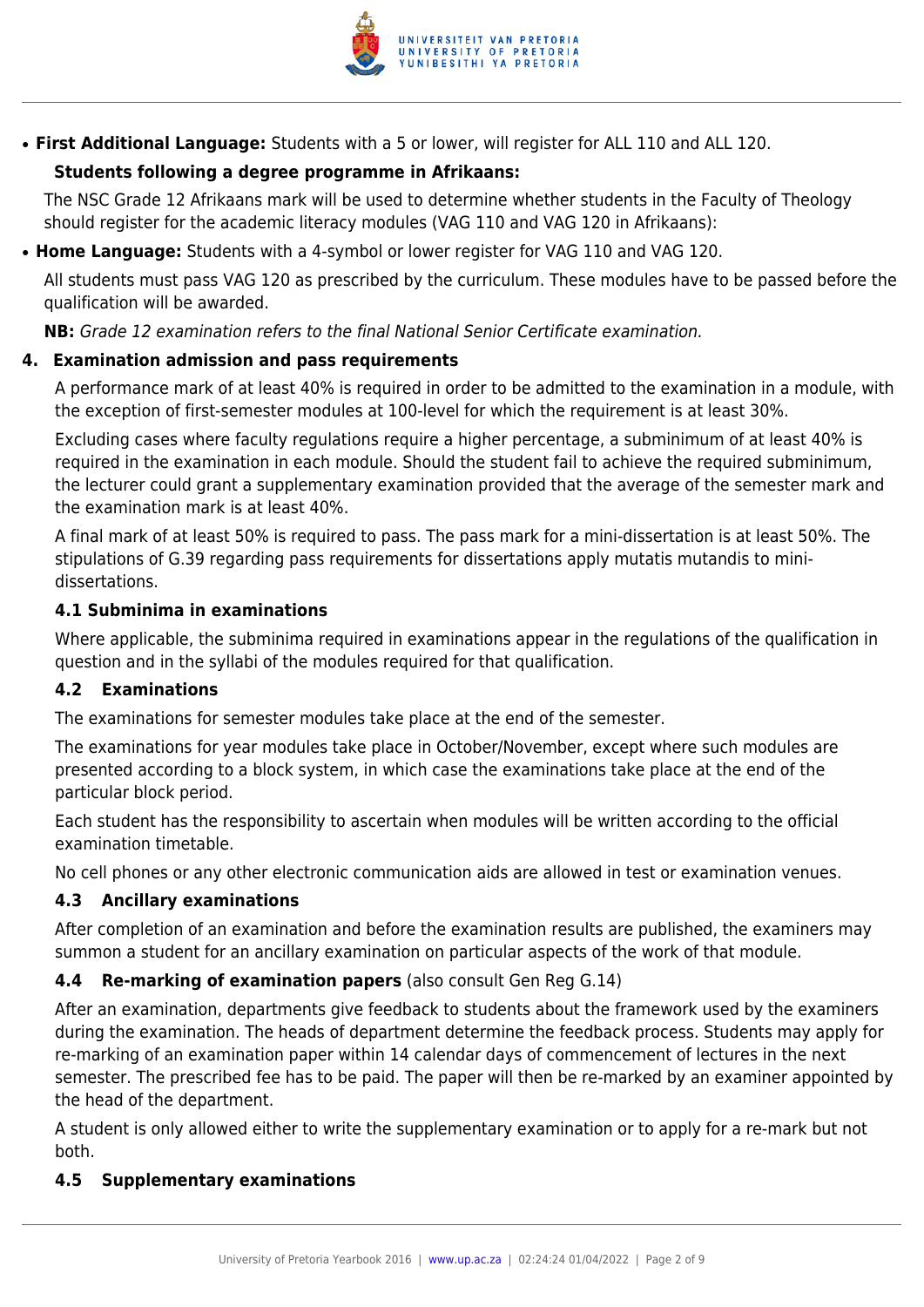

(a) Supplementary examinations take place after the regular examinations, as scheduled by the Dean.

(b) To pass a supplementary examination, a student must obtain a minimum of 50% - the semester mark does not count.

(c) The highest final percentage a student can obtain in a supplementary examination is 50%.

(d) All students with a final mark of 40%-49% will qualify to write the supplementary examination. If a student does not write the supplementary examination on the scheduled day, there will not be any later opportunity for a rewrite.

#### **4.6 Aegrotat/extraordinary examinations**

Students, who do not write their examination on the scheduled day, may apply for an aegrotat/extraordinary examination at the Student Administration Office. Each request is considered by the Head of Department in consultation with the Dean for a decision. Lecturers are not allowed to grant any permission for this category of examination. It is the responsibility of the student to ascertain whether his/her request has been successful. If permission has been granted, the student must write the aegrotat/extraordinary examination during the supplementary examination. Such a student will not qualify for a further supplementary examination.

Application for the above examination must be handed in at the Student Administration Office together with a valid medical certificate not later than three working days after the modules were scheduled to have been written. The worn excuses of having "overslept" or "read the timetable incorrectly" will not be accepted.

A student who has been granted permission to write an aegrotat/extraordinary examination and who then fails to write the examination will not qualify to submit any such application at a later stage.

#### **4.7 Special examinations**

A final-year student who has complied with all the requirements for a degree, with the exception of a maximum of four semester or two year modules in which a final mark of at least 40% has been obtained, may be admitted to a special examination at any time prior to the scheduled examinations in the relevant modules. See also General Regulations G12.4 and G12.6.

#### **4.8 Class attendance**

Class attendance in all modules and for the full duration of the undergraduate programmes is compulsory for all students. The course coordinator of a particular module must also publish the attendance requirements of that module in the study guide and must set out how class attendance will be monitored. A student may be refused admission to the examination in a particular module if he/she failed to fulfill the published attendance requirements in that module.

#### **5**. **Test policy**

#### **5.1 Semester tests**

There will be at least two evaluation opportunities per semester module.

The scheduled dates of official semester tests may only be changed with the permission of all members of a class group present during a scheduled lecture. Should such a change of schedule occur, the onus is on each student to ensure that he/she is aware of the change.

Students are entitled to perusal of tests scripts but not to a re-mark by either the lecturer or an external examiner.

#### **5.2 Aegrotat tests**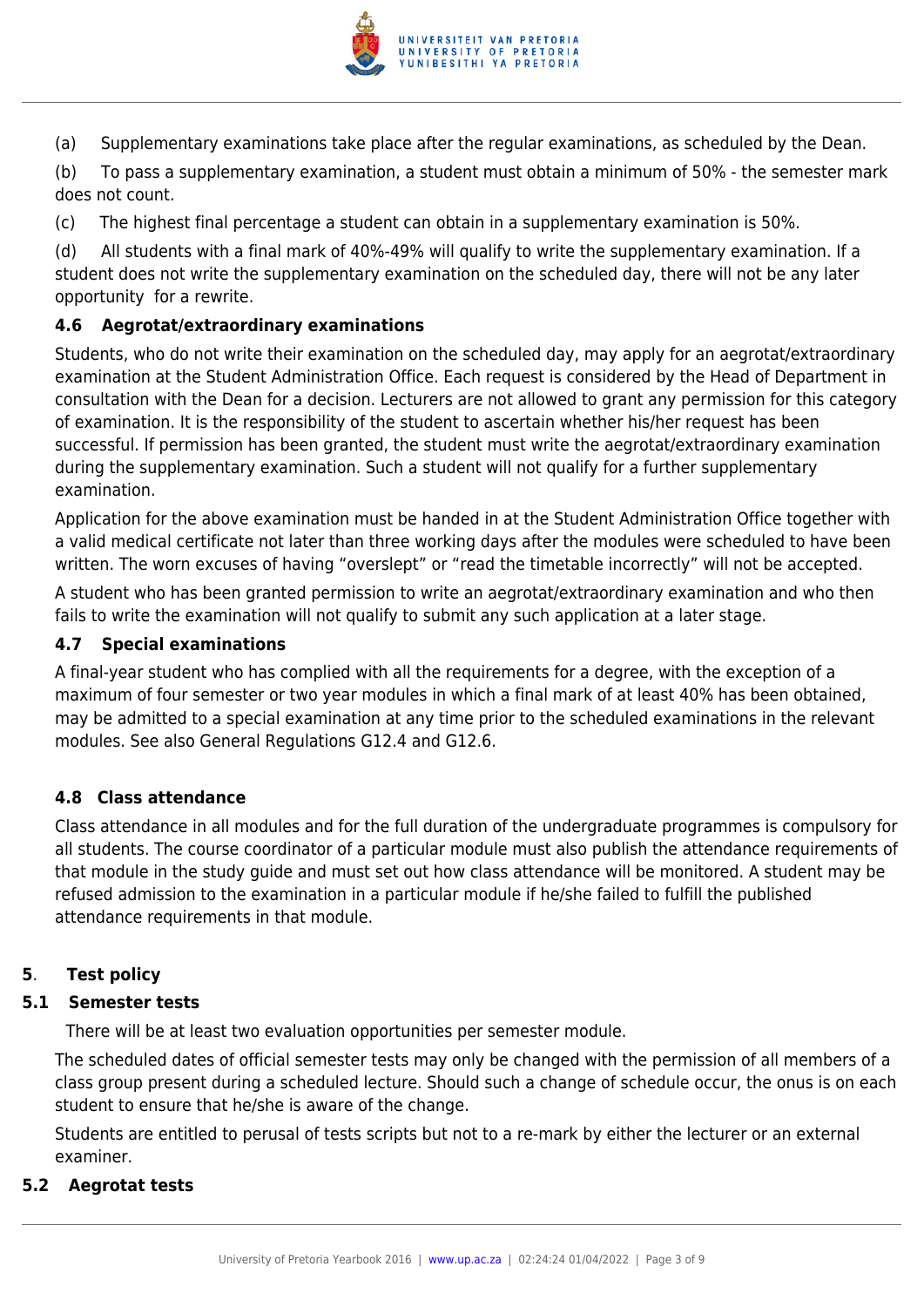

A student who is unable to write an official semester test on the scheduled date or at the scheduled time, must apply in writing for an aegrotat or extraordinary test.

Written applications must be handed in to the lecturer who is responsible for the module, or to the relevant departmental secretary, beforehand, or within three working days after the scheduled date of the test.

In the case of illness, a medical certificate must be submitted to the lecturer or departmental secretary. The medical certificate must certify that the student was in the doctor's opinion unfit to prepare for or to sit for the test as a result of ill health.

A student who has been granted permission to write an aegrotat or an extraordinary test and who fails to write the test, will not qualify for any such test at a later stage.

#### **5.3 Announcement of test and examination results**

Lecturers will advise students where test scripts will be made available. The lecturer will give the students feedback on semester tests, either by way of written memorandum or a class discussion.

Final examination marks will be published by Student Administration. The lecturer will advise students in advance of the date on which perusal of examination papers will take place.

Lecturers are entitled to destroy examination scripts one year after the completion of the relevant examination session.

#### **5.4 Handling of problems**

A student with a problem must first determine whether the problem relates to their registration with the University or to the module in which case the Student Administration should be contacted.

A problem regarding the content of a particular module must first be taken up with the relevant lecturer. If the student cannot be assisted with his/her problem at this level, he/she must consult with the relevant head of department and afterwards with the Dean, if necessary.

Students may consult the lecturer, head of department or dean by making an appointment during consulting hours.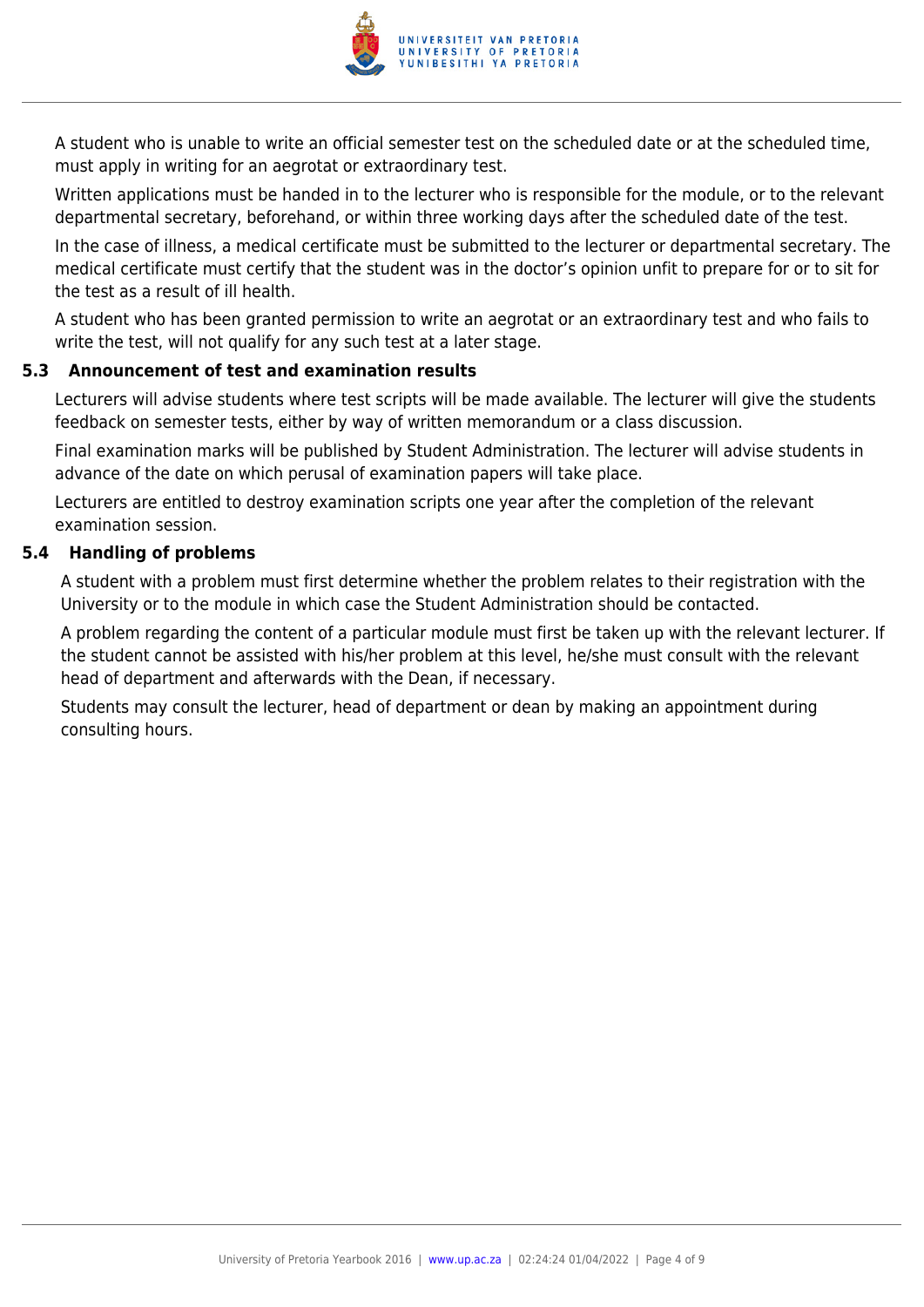

# Undergrad Diploma/Certificate

**University Diploma Theology (06120002)**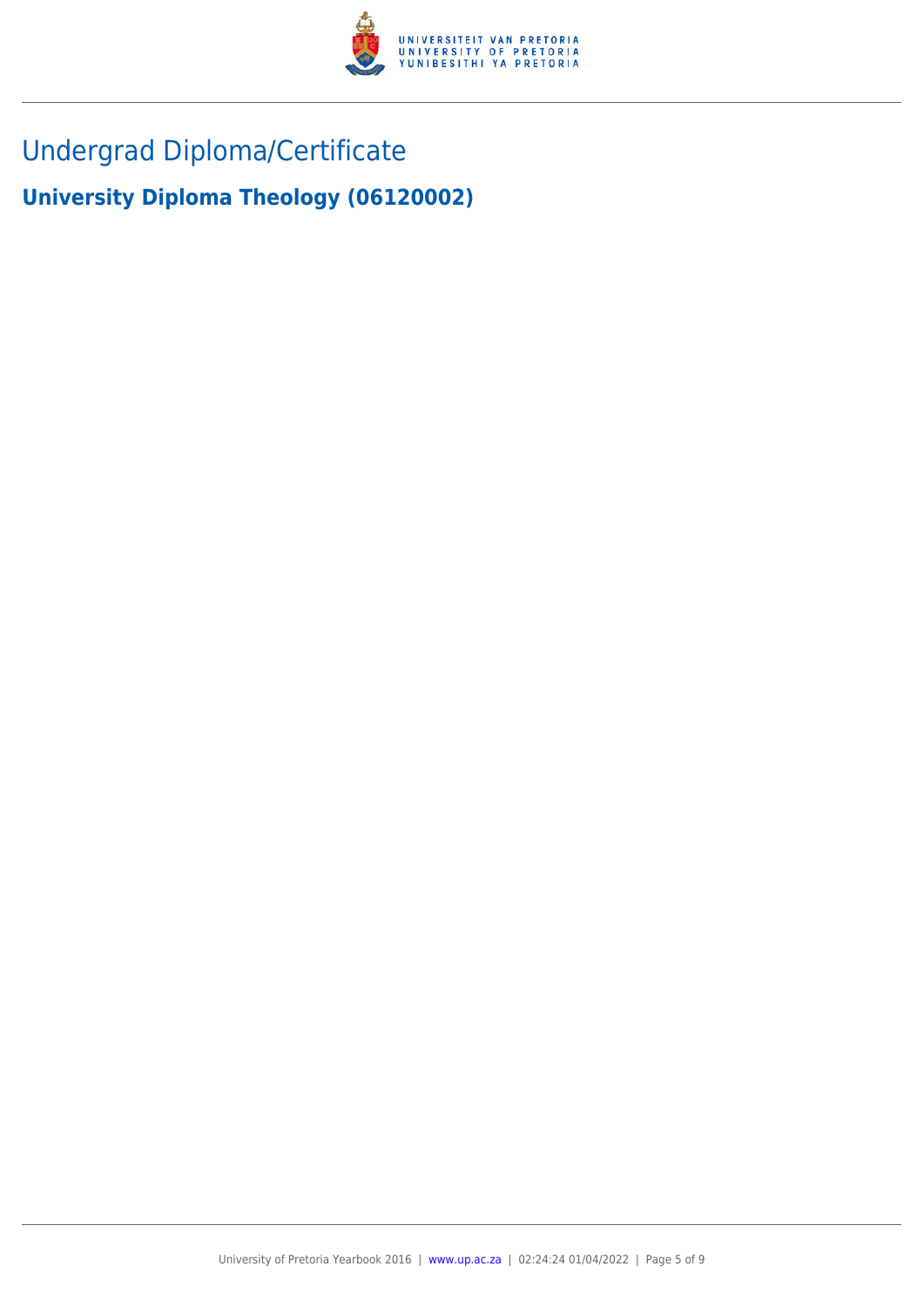

Undergraduate Degree **BDiv Theology (06130005) BTh Theology (06130006)**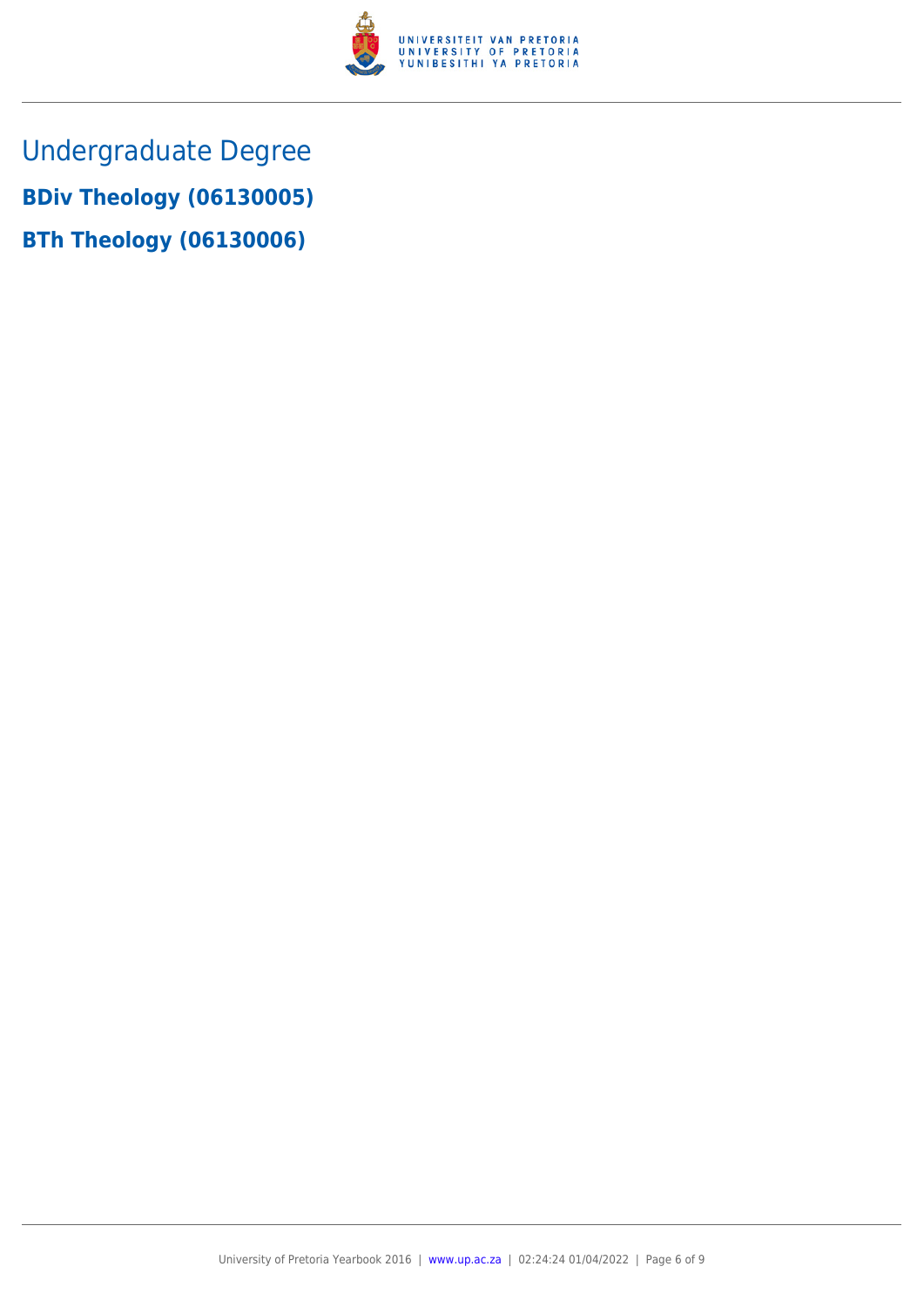

### **Honours**

**BThHons Church History and Church Polity (06246022) BThHons Dogmatics and Christian Ethics (06246002) BThHons New Testament Studies (06246032) BThHons Old Testament Studies (06246042) BThHons Practical Theology (06246052) BThHons Science of Religion and Missiology (06246012) BThHons Theological Studies (06246072)**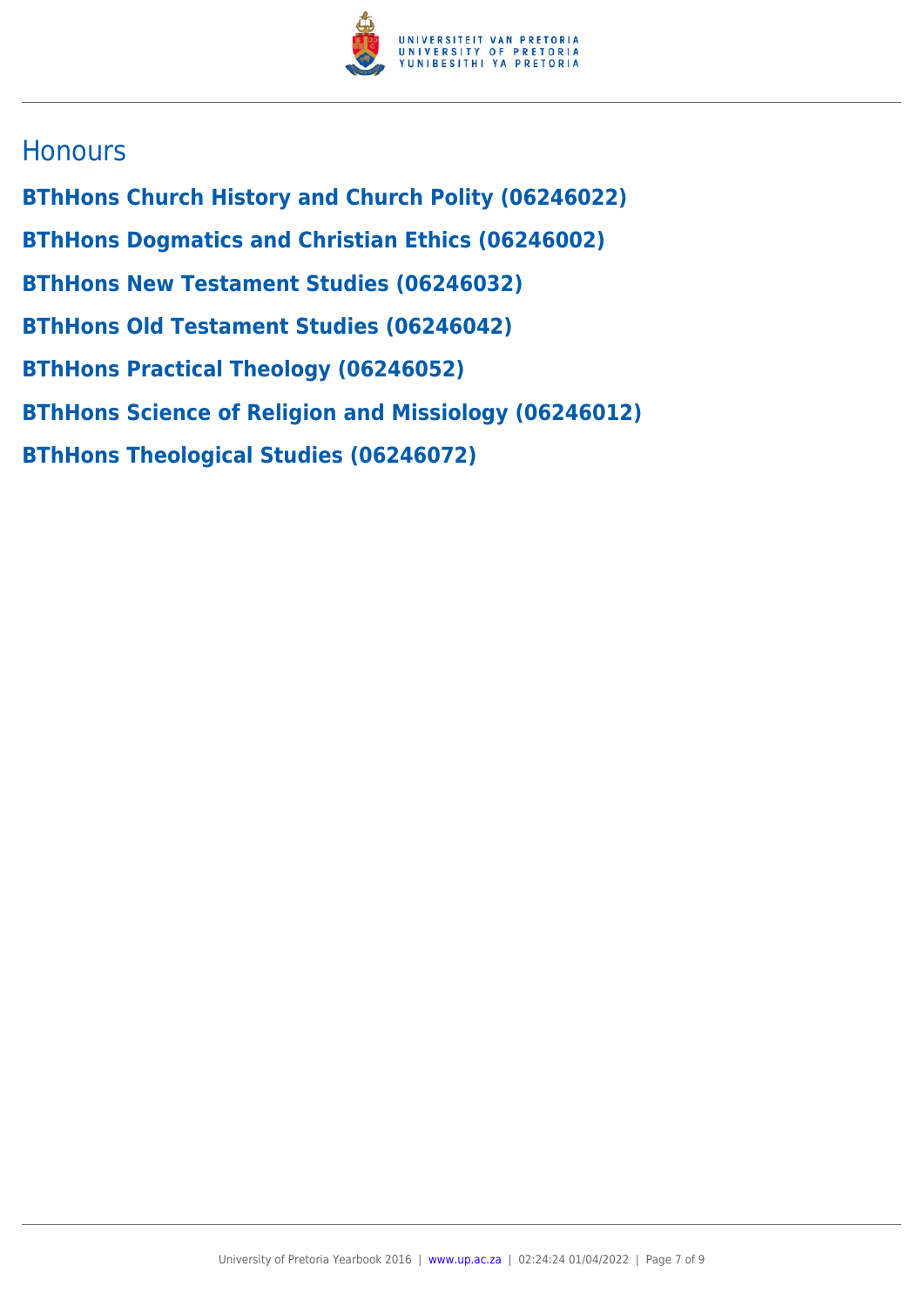

## Master's

- **MDiv Theology (06250074)**
- **MPhil Applied Theology (06258001)**
- **MTh Church History and Church Polity (06256923)**
- **MTh Church History and Church Polity (Coursework) (06256924)**
- **MTh Dogmatics and Christian Ethics (06256903)**
- **MTh Dogmatics and Christian Ethics (Coursework) (06256904)**
- **MTh New Testament Studies (06256933)**
- **MTh New Testament Studies (Coursework) (06256934)**
- **MTh Old Testament Studies (06256943)**
- **MTh Old Testament Studies (Coursework) (06256944)**
- **MTh Pastoral Family Therapy (Coursework) (06256962)**
- **MTh Practical Theology (06256953)**
- **MTh Practical Theology (Coursework) (06256954)**
- **MTh Science of Religion and Missiology (06256913)**
- **MTh Science of Religion and Missiology (Coursework) (06256914)**
- **MTh Youth Ministry (Coursework) (06256973)**